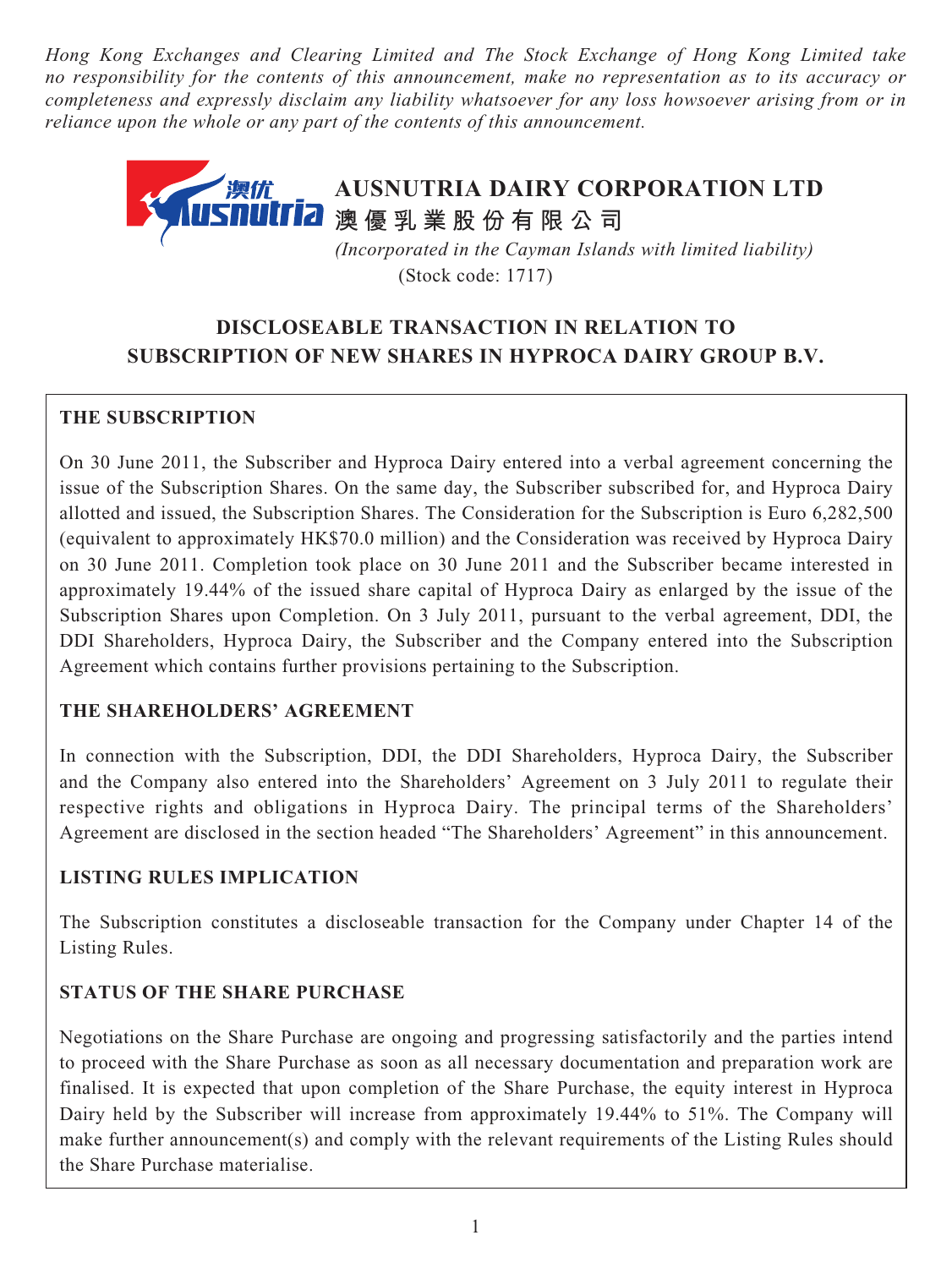Reference is made to the announcements of the Company dated 29 March 2011 and 13 June 2011 respectively in relation to, among other things, the entering into of a letter of intent in relation to the proposed Subscription and the prepayment advanced by the Company to DDI. The Board is pleased to announce that on 30 June 2011, the Subscriber and Hyproca Dairy entered into a verbal agreement concerning the issue of the Subscription Shares. On the same day, the Subscriber subscribed for, and Hyproca Dairy allotted and issued, the Subscription Shares. On 3 July 2011, pursuant to the verbal agreement, DDI, the DDI Shareholders, Hyproca Dairy, the Subscriber and the Company executed the Subscription Agreement which contains further provisions pertaining to the Subscription. On 3 July 2011, the parties also entered into the Shareholders' Agreement to regulate their respective rights and obligations in Hyproca Dairy. Details of the Subscription and the Shareholders' Agreement are set out below.

# **THE SUBSCRIPTION**

### **Subject matter**

On 30 June 2011, the Subscriber and Hyproca Dairy entered into a verbal agreement concerning the issue of the Subscription Shares. On the same day, the Subscriber subscribed for, and Hyproca Dairy allotted and issued, the Subscription Shares, being 175,000 new Hyproca Dairy Shares. The Subscription is unconditional and Completion took place on 30 June 2011. The Subscription Shares represent approximately 19.44% of the issued share capital of Hyproca Dairy as enlarged by the issue of the Subscription Shares.

Hyproca Dairy is a private company with limited liability incorporated under the laws of the Netherlands and is principally a holding company. The Subscriber is a wholly-owned subsidiary of the Company.

To the best of the Directors' knowledge, information and belief having made all reasonable enquiries, Hyproca Dairy and its ultimate beneficial owners are third parties independent of the Company and its connected persons.

#### **Consideration for the Subscription Shares**

The Consideration for the Subscription Shares is Euro 6,282,500 (equivalent to approximately HK\$70.0 million) and the Consideration was received by Hyproca Dairy on 30 June 2011.

The Consideration has been determined after arm's length negotiations among the parties to the Subscription Agreement with reference to, among other things, the historical financial performance of the Hyproca Dairy Group, the growth potential of the Hyproca Dairy Group and the potential synergy between the Group's existing business and that of the Hyproca Dairy Group.

The Consideration paid by the Subscriber was funded by internal resources of the Group.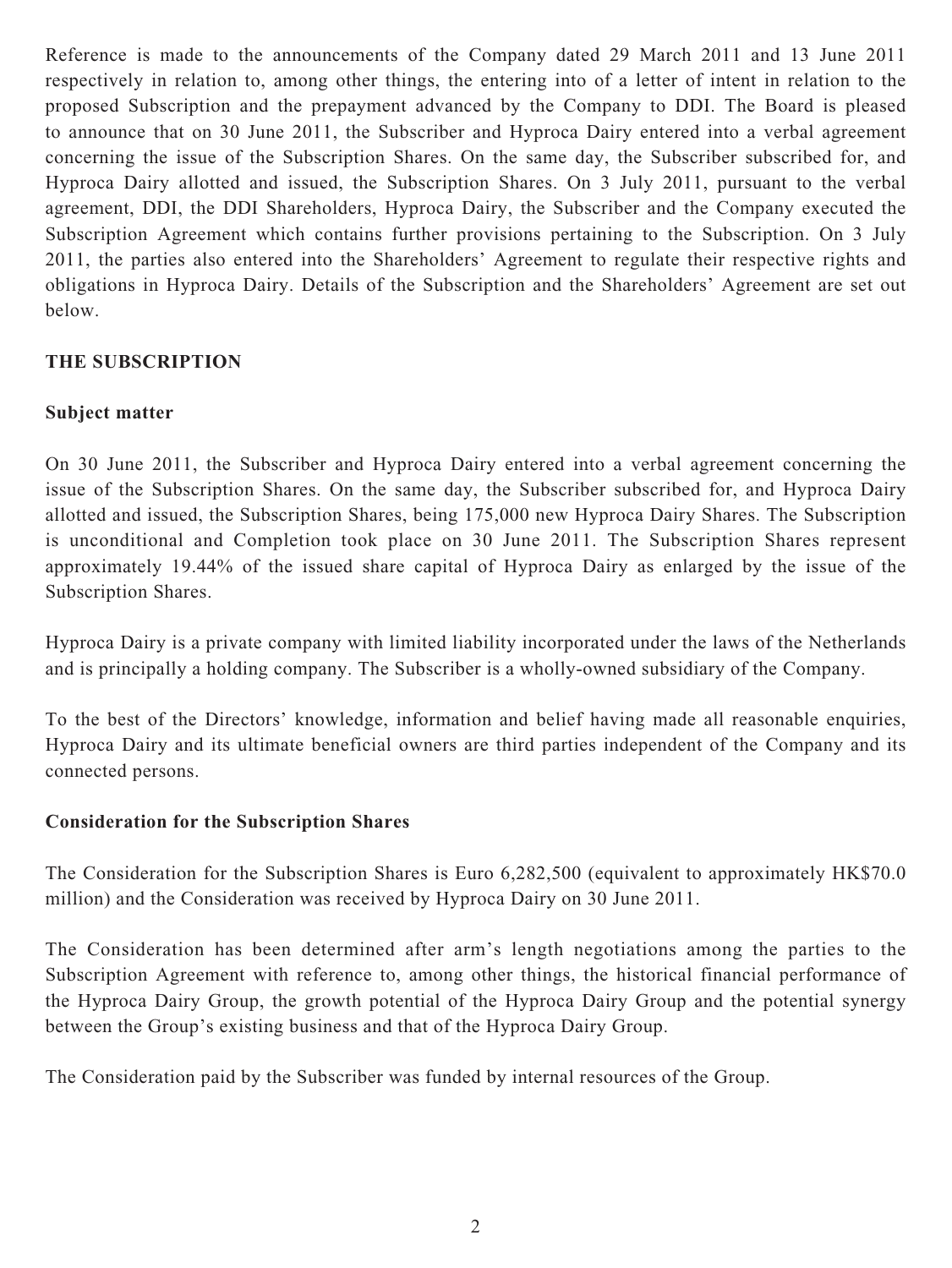#### **The Subscription Agreement**

On 3 July 2011, pursuant to the verbal agreement, DDI, the DDI Shareholders, Hyproca Dairy, the Subscriber and the Company executed the Subscription Agreement which contains further provisions pertaining to the Subscription, including the adjustments to the Consideration and certain representations and warranties given by DDI and the Company.

Immediately prior to Completion, DDI was the sole shareholder of Hyproca Dairy. DDI is an investment holding company with limited liability incorporated under the laws of the Netherlands. The DDI Shareholders are Participatiemaatschappij Heerenveen B.V., Manids B.V. and Elbe B.V. Participatiemaatschappij Heerenveen B.V. is a private equity investment company with limited liability incorporated under the laws of the Netherlands. Each of Manids B.V. and Elbe B.V. is an investment holding company with limited liability incorporated under the laws of the Netherlands.

To the best of the Directors' knowledge, information and belief having made all reasonable enquiries, DDI, the DDI Shareholders and their respective ultimate beneficial owners are third parties independent of the Company and its connected persons.

### **Adjustments to the Consideration**

Pursuant to the Subscription Agreement, if the average of net profit after taxation of Hyproca Dairy for the two years ended 31 December 2010 and 2011 (as calculated and adjusted in accordance with the terms set out in the Subscription Agreement and to be agreed between the Subscriber and DDI or as determined by an independent accountant) (the "**Adjusted Results**") are above or below 10% of Euro 2,600,000, the parties shall adjust the Consideration in accordance with the formula below.

In the event and to the extent that the Adjusted Results exceed Euro 2,600,000 by more than 10%, the difference in excess of 10% multiplied by 10 times, up to a maximum amount of Euro 710,000 (the "**Subscriber Adjusted Consideration**"), shall be payable by the Subscriber to Hyproca Dairy.

In the event and to the extent that the Adjusted Results are below Euro 2,600,000 by more than 10%, the difference in excess of 10% multiplied by 10 times and 19.44% (the "**DDI Adjusted Consideration**") shall be payable by DDI to the Subscriber.

The Subscriber Adjusted Consideration or the DDI Adjusted Consideration shall be due to DDI or the Subscriber, as the case may be, within ten Business Days from the date that (i) the audited and consolidated financial statement of the Hyproca Dairy Group for the year ending 31 December 2011 have been adopted by the general meeting of shareholders of Hyproca Dairy; and (ii) the calculation of the Subscriber Adjusted Consideration or the DDI Adjusted Consideration, as the case may be, has become final in accordance with the terms and conditions of the Subscription Agreement.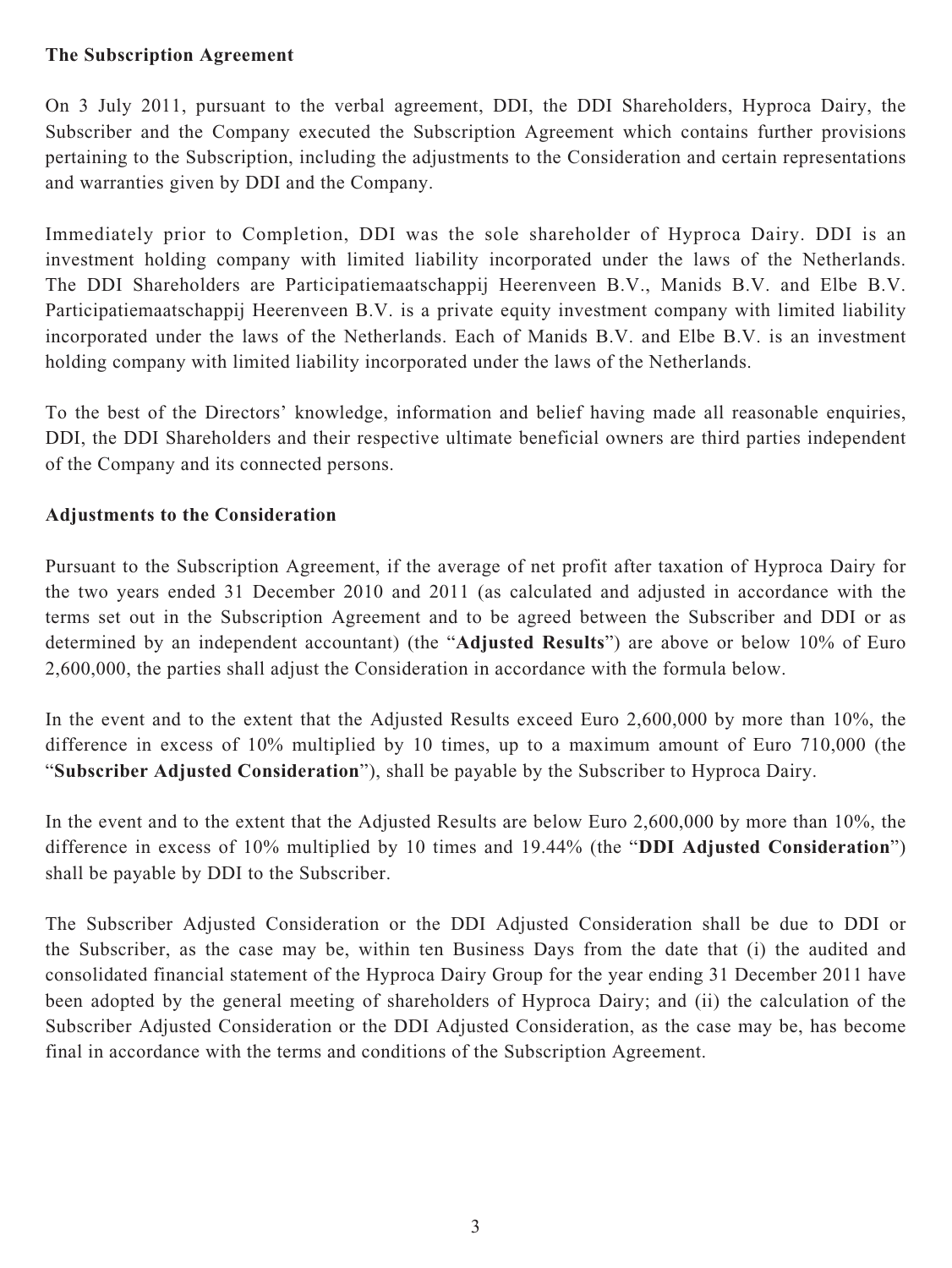### **THE SHAREHOLDERS' AGREEMENT**

#### **Parties**

- (i) DDI;
- (ii) all the DDI Shareholders;
- (iii) the Subscriber;
- (iv) the Company; and
- (v) Hyproca Dairy.

# **Formation of Hyproca Nutrition (Hong Kong) Co. Ltd and Hyproca Nutrition (China) Co. Ltd**

Pursuant to the Shareholders' Agreement, in addition to Hyproca Nutrition (Hong Kong) Co. Ltd which has been incorporated in Hong Kong as a wholly-owned subsidiary of Hyproca Dairy, Hyproca Nutrition (China) Co. Ltd will be established in the PRC with 85% equity and 100% voting interests be held by Hyproca Nutrition (Hong Kong) Co. Ltd and 15% equity and non-voting interests being held by the management of Hyproca Nutrition (China) Co. Ltd (the allocation of such interests among the management of Hyproca Nutrition (China) Co. Ltd. is to be further decided by the parties to the Shareholders' Agreement). It is the current intention of the parties that Hyproca Nutrition (Hong Kong) Co. Ltd and Hyproca Nutrition (China) Co. Ltd. will be a marketing and sales platform for nutritional products in consumer packs to the PRC and other Asian countries.

### **Management of the Hyproca Dairy Group**

Pursuant to the Shareholders' Agreement, Hyproca Dairy will have a supervisory board comprising three members, of which one member shall be appointed upon the binding nomination by each of the Subscriber and DDI, and the third member shall be appointed jointly upon the binding nomination of the two members of the supervisory board appointed in the manner aforesaid. A management board and management team will also be formed for the day-to-day management of Hyproca Dairy.

The management board of Hyproca Dairy shall continue to consist of one managing director; and the management team shall consist of five members including the managing director.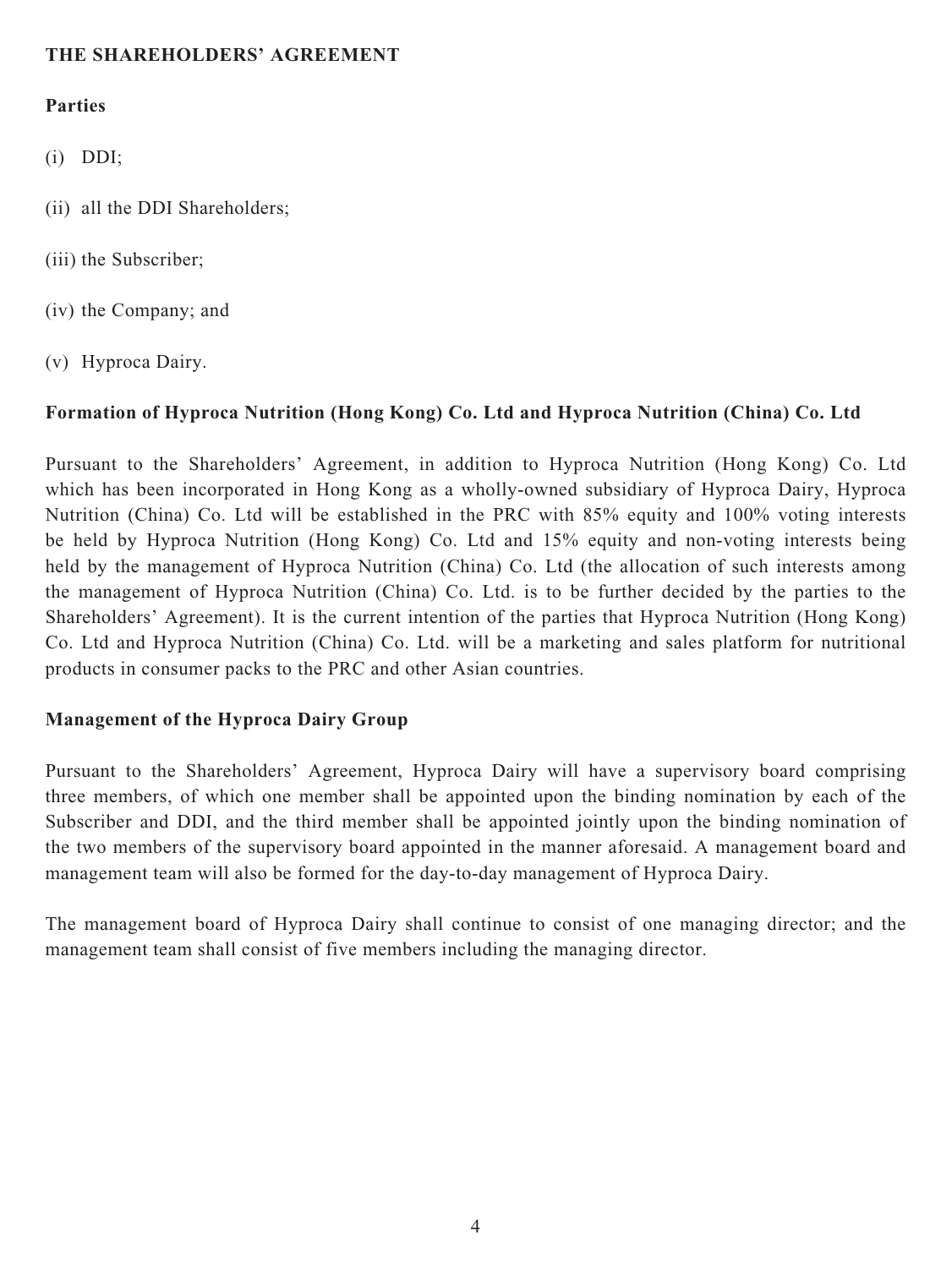### **Non-compete undertaking**

Each of the Company and the Subscriber undertakes towards the other parties to the Shareholders' Agreement that, subject to the provisions in the Shareholders' Agreement, neither it nor its Affiliates will (unless with the written approval of DDI), either alone or jointly with others, whether as principal, agent or manager, shareholder, independent contractor or in any other capacity, directly or indirectly through any other person, for its own benefit or that of others during the Restricted Period and other than through the Hyproca Dairy Group:

- (i) engage in or carry out or be concerned or interested in any business activities regarding goat milk or goat milk based products in the Prohibited Area; or
- (ii) in relation to any Restricted Activity in the Prohibited Area, solicit or employ from the Hyproca Dairy Group or the subsidiaries any (former) director or (former) employee, whether or not this would be a breach of contract on the part of the (former) director or (former) employee,

provided that the Company or the Subscriber shall not be limited in its opportunities to purchase a company or a group of companies of which part of the business activities consist of activities as described in paragraph (i) above, provided that it shall first offer to sell such part of the business activities as described in paragraph (i) above (either through a share or an asset deal) to a company in the Hyproca Dairy Group, whereby in case the relevant company in the Hyproca Dairy Group chooses not to accept such offer, the Company or the Subscriber shall be free to purchase such company or group of companies and will take reasonable measures to contribute the relevant business activities to the Hyproca Dairy Group.

The DDI Shareholders, Messrs. I. Jorna, Bart Van Der Meer and B. Busser and DDI also provide similar undertakings to the Company and the Subscriber.

The restrictions as mentioned above shall not operate to prohibit each party alone or jointly with others from holding a passive interest without operational involvement of up to 25% of the shares of any company or group engaged in any Restricted Activity, the shares of which are listed or dealt in on a recognised stock exchange.

# **Other major terms of the Shareholders' Agreement**

It is provided in the Shareholders' Agreement that subject to the existing contractual arrangements between the Group and its suppliers, the Group will grant the Hyproca Dairy Group a preferred supplier position to supply products to the Company or its Affiliates, provided that the Hyproca Dairy Group is able to supply its products on conditions and requirements satisfactory to the Company.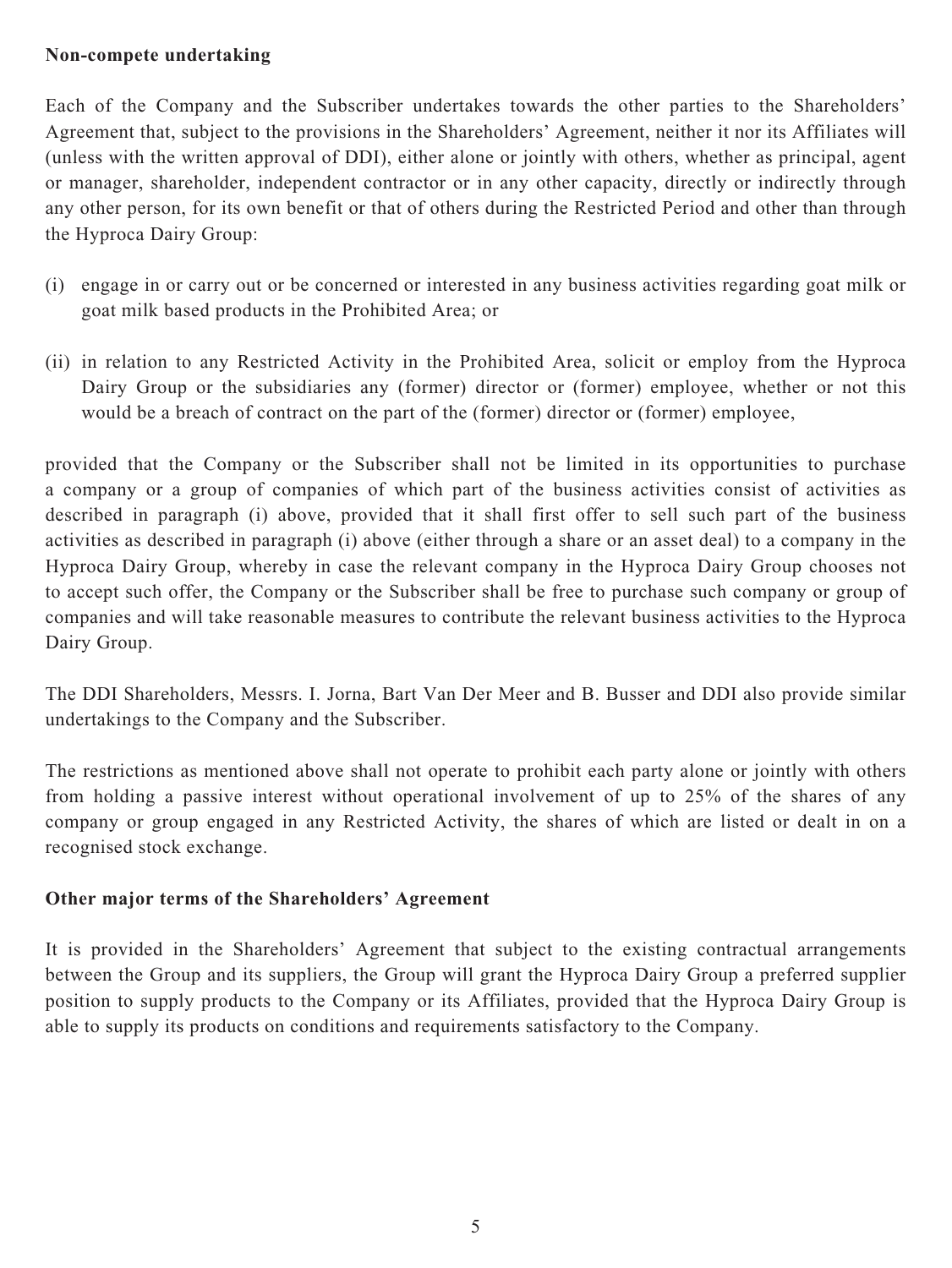It is also provided in the Shareholders' Agreement that the resolutions of the management board or the shareholders of Hyproca Dairy (together with those of the management boards of its subsidiaries) regarding certain reserved matters shall be subject to the prior written approval of the general meeting of the shareholders of Hyproca Dairy by virtue of a resolution adopted with a majority of at least 90% (the "**Majority Percentage**") of the votes cast in a meeting where the entire capital of Hyproca Dairy is represented. These reserved matters include, among others, issuance and repurchase of equity instruments of any of the companies in the Hyproca Dairy Group, amendments to the articles of association of Hyproca Dairy and acquisitions or disposals of assets outside the ordinary course of business.

It is further provided in the Shareholders' Agreement that each of DDI and the Subscriber, being all the shareholders of Hyproca Dairy, shall not, other than with the prior consent of the other party or in accordance with the Shareholders' Agreement:

- (i) for the duration of the Shareholders' Agreement, pledge, grant a right of usufruct or otherwise encumber all or any of the Hyproca Dairy Shares;
- (ii) until 30 June 2012, sell, transfer or otherwise dispose of all or any of its Hyproca Dairy Shares or any (beneficial) interest in its Hyproca Dairy Shares (including through the issuance of depository receipts in respect of its Hyproca Dairy Shares (except in accordance with the Shareholders' Agreement);
- (iii) for the duration of the Shareholders' Agreement, enter into any agreement with respect to the voting rights attached to all or any of its Hyproca Dairy Shares; and
- (iv) for the duration of the Shareholders' Agreement (in the case of (i) and (iii) above), or until 30 June 2012 (in the case of (ii) above), agree, whether conditionally or otherwise, to do any of the foregoing.

Each of the DDI Shareholders has also provided similar undertakings to the Company and the Subscriber as mentioned in paragraphs (i) and (ii) above for a period until 30 June 2012.

Any transfer of the Hyproca Dairy Shares by a shareholder to a third party will be subject to right of first refusal of the other shareholder. Tag along rights to sell at the same time and on the same terms are also provided in the Shareholders' Agreement.

Pursuant to the terms of the Shareholders' Agreement, if the shareholding held by the Subscriber in Hyproca Dairy is not augmented to a minimum of 51% of the Hyproca Dairy Shares, the following terms (among other terms) of the Shareholders' Agreement shall automatically be amended on 30 June 2012 at 12 p.m. (noon) Central European Time:

(i) the third member of the supervisory board of Hyproca Dairy shall be appointed upon the binding nomination of DDI; and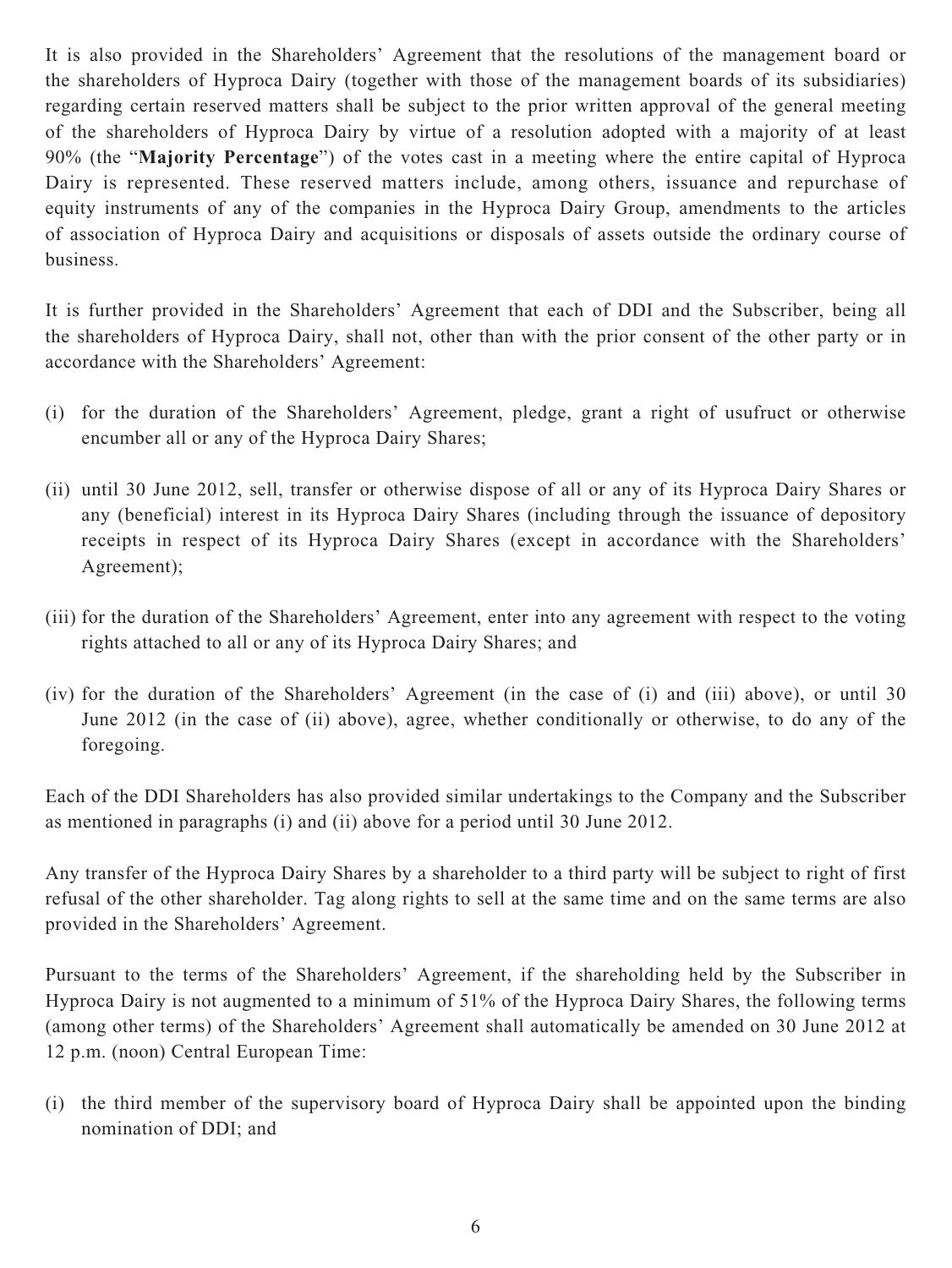(ii) the Majority Percentage in respect of certain reserved matters as mentioned above shall be changed from 90% to 80%.

# **Effective date**

The Shareholders' Agreement took effect from the Completion Date for an indefinite period and shall cease to have effect in relation to a shareholder of Hyproca Dairy if that shareholder of Hyproca Dairy ceases to hold any Hyproca Dairy Shares and such cessation was in accordance with the provisions of the Shareholders' Agreement.

### **INFORMATION ON THE HYPROCA DAIRY GROUP**

Hyproca Dairy is a private company with limited liability incorporated under the laws of the Netherlands and is principally a holding company. Hyproca Dairy was a wholly-owned subsidiary of DDI immediately prior to Completion. Upon Completion, Hyproca Dairy is owned as to approximately 19.44% by the Subscriber and 80.56% by DDI.

The Hyproca Dairy Group is principally engaged in the dairy industry in the Netherlands with activities ranging from research and development, milk collection, processing, production, packaging, marketing and sales of dairy products. It also has its own formula milk powder productions and is a leading producer of goat milk powder in the world. Upon Completion, the principal operating subsidiaries of the Hyproca Dairy Group are Hyproca Dairy B.V., Lypack Holding B.V., HB Food Group B.V. and Hyproca Lyempf B.V.

The history of Hyproca Dairy goes back to 1897 when its first factory was established. The factory of Hyproca Dairy B.V. forms the basis of the Hyproca Dairy Group. The factory of Hyproca Dairy B.V. started its first milk powder productions in 1928 and has been producing milk powders since then.

The factory of Lypack Holding B.V. first started its production of baby formulae in 1938. Lypack Holding B.V. and its subsidiaries are experienced and dedicated producers of a wider range of infant formulae of high quality.

HB Food Group B.V. and its subsidiaries specialise in the complete chain of fresh Dutch goat milk from collection from farms to finished products. HB Food Group B.V. is a leading producer of goat milk powder in the world.

The Hyproca Dairy Group also completed the acquisition of certain assets which were previously owned by Lyempf B.V., including the dairy plant for pre-processing of raw milk, two spray dryers with capacity of 27,000 tons of powder, and other related assets such as inventory and trade receivables. These assets were previously employed by Lyempf B.V. for its production of liquid and powder milk products and other dairy products. The assets acquired from Lyempf B.V. is currently owned and operated in the name of Hyproca Lyempf B.V. As a result of the aforesaid acquisition, the Hyproca Dairy Group is equipped with a full production chain of infant formula milk powder products.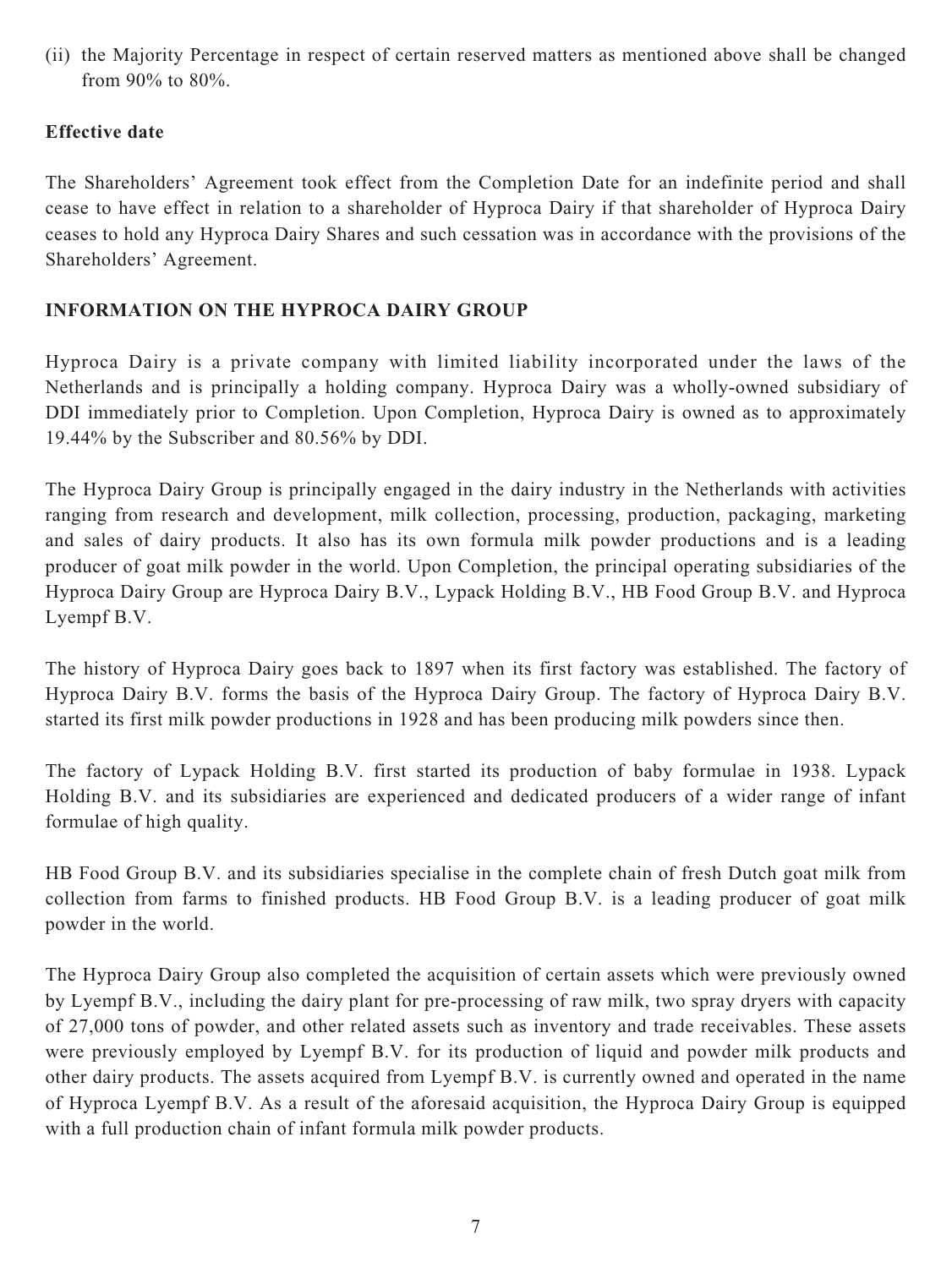Set out below is the unaudited combined financial information of the Hyproca Dairy Group for the two years ended 31 December 2009 and 2010, prepared using International Financial Reporting Standards and on an as-if basis assuming the Hyproca Dairy Group was in existence for the two years ended 31 December 2009 and 2010:

|                                        | For the year ended 31 December |      |                                                             |      |
|----------------------------------------|--------------------------------|------|-------------------------------------------------------------|------|
|                                        | 2009                           | 2009 | 2010                                                        | 2010 |
|                                        |                                |      | (Euro million) (HK\$ million) (Euro million) (HK\$ million) |      |
| Profit before taxation from continuing |                                |      |                                                             |      |
| operations                             | 2.3                            | 25.6 | 2.1                                                         | 23.4 |
| Profit after taxation from continuing  |                                |      |                                                             |      |
| operations                             |                                | 18.9 | 1.6                                                         | 17.8 |

As at 31 December 2010, the unaudited combined equity attributable to owners of Hyproca Dairy amounted to approximately Euro 6.0 million (equivalent to approximately HK\$66.8 million).

#### **REASONS FOR THE SUBSCRIPTION**

The Group is principally engaged in the production, marketing and distribution of high-end and premium paediatric nutrition products in the PRC.

It is the Company's business strategy to invest in or acquire upstream milk powder related assets and operations, including investments in overseas cattle farms and/or milk powder producers in order to broaden the Group's milk powder supply sources to diversify the Group's risk in this aspect and to ensure a stable supply of milk powder to cope with the business growth. The Hyproca Dairy Group's businesses include milk collection, processing and packaging in the Netherlands. After reviewing and considering the business operation, financial performance and management structure of the Hyproca Dairy Group, the Company considered that there are synergies among the businesses of the Group and those of the Hyproca Dairy Group and it would be in the long-term interests of the Group to have participation in Hyproca Dairy. To this end, as announced by the Company on 29 March 2011, the Company, DDI and Hyproca Dairy entered into a letter of intent on 29 March 2011 for the Share Purchase and the Subscription. As further announced by the Company on 13 June 2011, the Company entered into an agreement with DDI, the DDI Shareholders and Hyproca Dairy and advanced a prepayment in the sum of EUR 7,419,000 (equivalent to approximately HK\$82.6 million) to DDI to fund the acquisition of the assets of Lyempf B.V. as mentioned in the paragraph headed "Information on the Hyproca Dairy Group" above in this announcement. The prepayment was secured by a first legal charge over the 284,000 existing Hyproca Dairy Shares held by DDI in favour of the Company. Due to the ongoing business development and capital need of the Hyproca Dairy Group, the parties consider it desirable to proceed with the Subscription such that the Group would secure an equity interest in Hyproca Dairy and Hyproca Dairy would obtain new capital for its use. Pursuant to the Subscription Agreement, the subscription monies received by Hyproca Dairy shall be used for investments in conformity with the business plans of the Hyproca Dairy Group, reduction of bank facilities or overdraft, and working capital requirements of the Hyproca Dairy Group.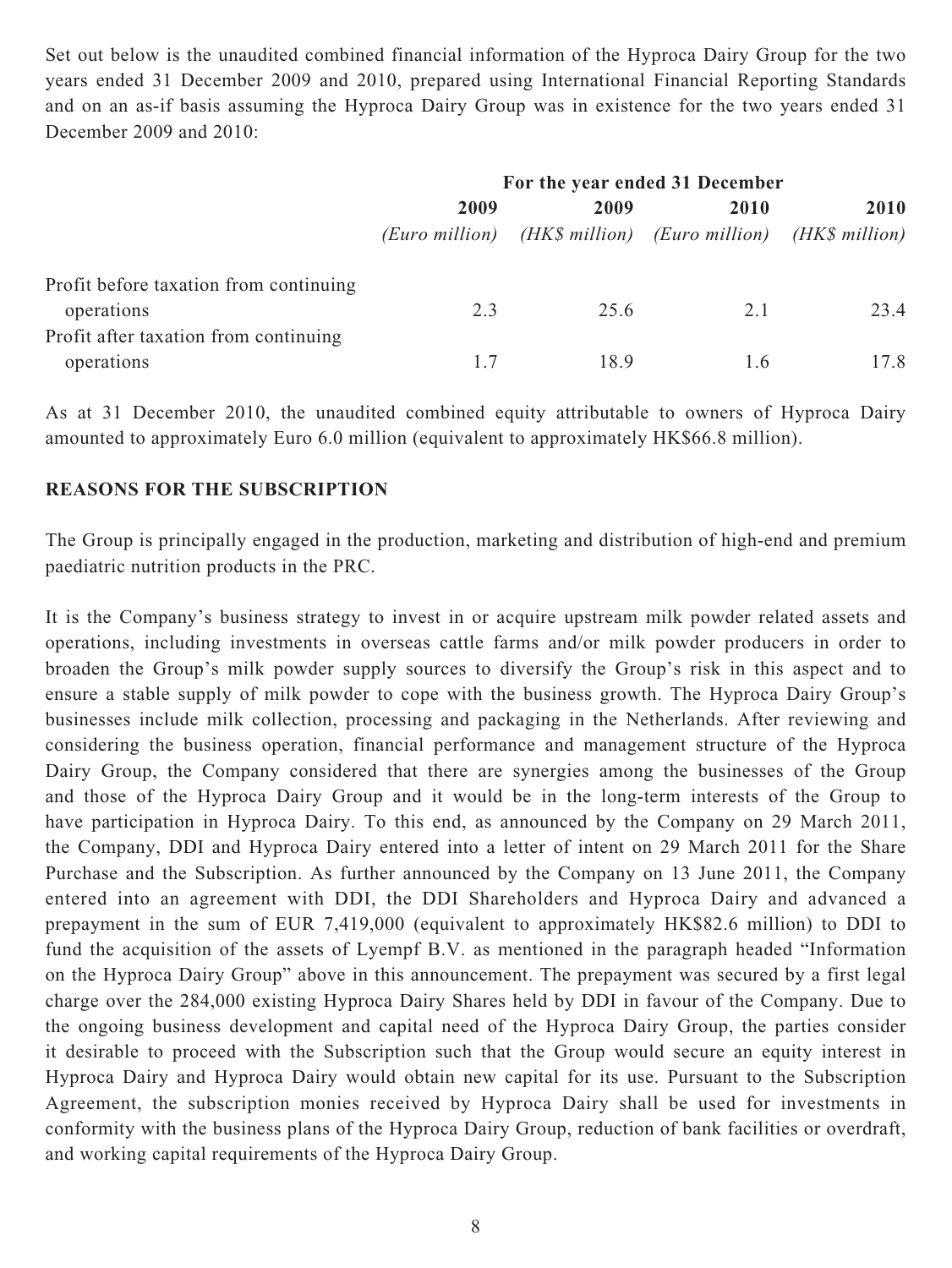In view of the above, the Directors are of the view that the terms of the Subscription are fair and reasonable and in the interests of the shareholders of the Company as a whole. Upon Completion, Hyproca Dairy is accounted for as an associated company in the consolidated financial statements of the Company.

### **LISTING RULES IMPLICATION**

The Subscription constitutes a discloseable transaction for the Company under Chapter 14 of the Listing Rules.

### **STATUS OF THE SHARE PURCHASE**

Negotiations on the Share Purchase are ongoing and progressing satisfactorily and the parties intend to proceed with the Share Purchase as soon as all necessary documentation and preparation work are finalised. It is expected that upon completion of the Share Purchase, the equity interest in Hyproca Dairy held by the Subscriber will increase from approximately 19.44% to 51%. The Company will make further announcement(s) and comply with the relevant requirements of the Listing Rules should the Share Purchase materialise.

### **DEFINITIONS**

Unless the context otherwise requires, capitalised terms used herein shall have the following meanings:

| "Affiliate"           | with respect to any party, any person (or persons acting in<br>concert) directly or indirectly (a) having control over that party;<br>or (b) under control of that party at any time during the period for<br>which determination of Affiliate(s) is made |
|-----------------------|-----------------------------------------------------------------------------------------------------------------------------------------------------------------------------------------------------------------------------------------------------------|
| "Board"               | the board of Directors                                                                                                                                                                                                                                    |
| "Business Day(s)"     | a day other than a Saturday or a Sunday on which banks are<br>open for the transaction of regular business in Amsterdam, the<br>Netherlands, Hong Kong and Beijing, the PRC                                                                               |
| "Company"             | Ausnutria Dairy Corporation Ltd (澳優乳業股份有限公司),<br>a company incorporated in the Cayman Islands with limited<br>liability, whose shares are listed on the Main Board of the Stock<br>Exchange (stock code: 1717)                                            |
| "Completion"          | completion of the Subscription                                                                                                                                                                                                                            |
| "Completion Date"     | 30 June 2011, being the date on which Completion took place                                                                                                                                                                                               |
| "connected person(s)" | has the meaning ascribed to it in the Listing Rules                                                                                                                                                                                                       |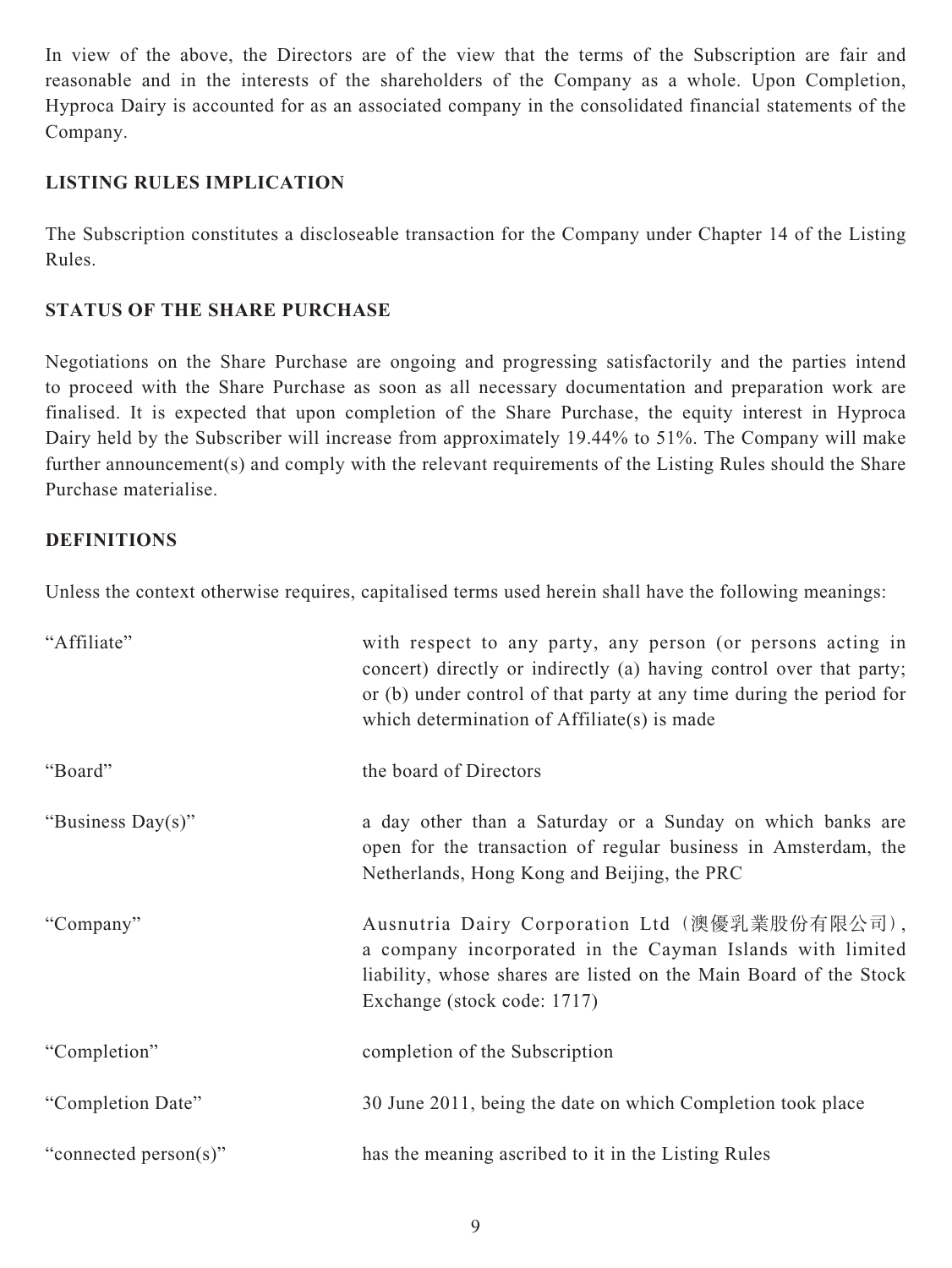| "Consideration"          | Euro 6,282,500, being the total cash consideration for the<br><b>Subscription Shares</b>                                                                                                                                                                                                              |
|--------------------------|-------------------------------------------------------------------------------------------------------------------------------------------------------------------------------------------------------------------------------------------------------------------------------------------------------|
| "DDI"                    | Dutch Dairy Investments B.V., a private company with limited<br>liability incorporated under the laws of the Netherlands                                                                                                                                                                              |
| "DDI Shareholders"       | collectively Participatiemaatschappij Heerenveen B.V., Manids<br>B.V. and Elbe B.V., being all the existing shareholders of DDI                                                                                                                                                                       |
| "Director(s)"            | the director(s) of the Company (including independent non-<br>$executive$ director $(s)$ )                                                                                                                                                                                                            |
| "Euro"                   | the lawful currency of the member states of the European Union<br>that adopted the single currency in accordance with the Treaty<br>establishing the European Community (signed in Rome on 25<br>March 1957), as amended by the Treaty on European Union<br>(signed in Maastricht on 7 February 1992) |
| "Group"                  | the Company and its subsidiaries                                                                                                                                                                                                                                                                      |
| "HK\$"                   | Hong Kong dollars, the lawful currency of Hong Kong                                                                                                                                                                                                                                                   |
| "Hong Kong"              | the Hong Kong Special Administrative Region of the PRC                                                                                                                                                                                                                                                |
| "Hyproca Dairy"          | Hyproca Dairy Group B.V., a private company with limited<br>liability incorporated under the laws of the Netherlands                                                                                                                                                                                  |
| "Hyproca Dairy Group"    | Hyproca Dairy and its subsidiaries from time to time                                                                                                                                                                                                                                                  |
| "Hyproca Dairy Share(s)" | ordinary shares with a nominal value of Euro 4.54 each in the<br>capital of Hyproca Dairy                                                                                                                                                                                                             |
| "Listing Rules"          | the Rules Governing the Listing of Securities on the Stock<br>Exchange                                                                                                                                                                                                                                |
| "PRC"                    | the People's Republic of China which, for the purpose of<br>this announcement, excludes Hong Kong, Macau Special<br>Administrative Region of the People's Republic of China and<br>Taiwan                                                                                                             |
| "Prohibited Area"        | the countries in which the Hyproca Dairy Group is active or is<br>concretely planning to be active as at the date of the Shareholders'<br>Agreement                                                                                                                                                   |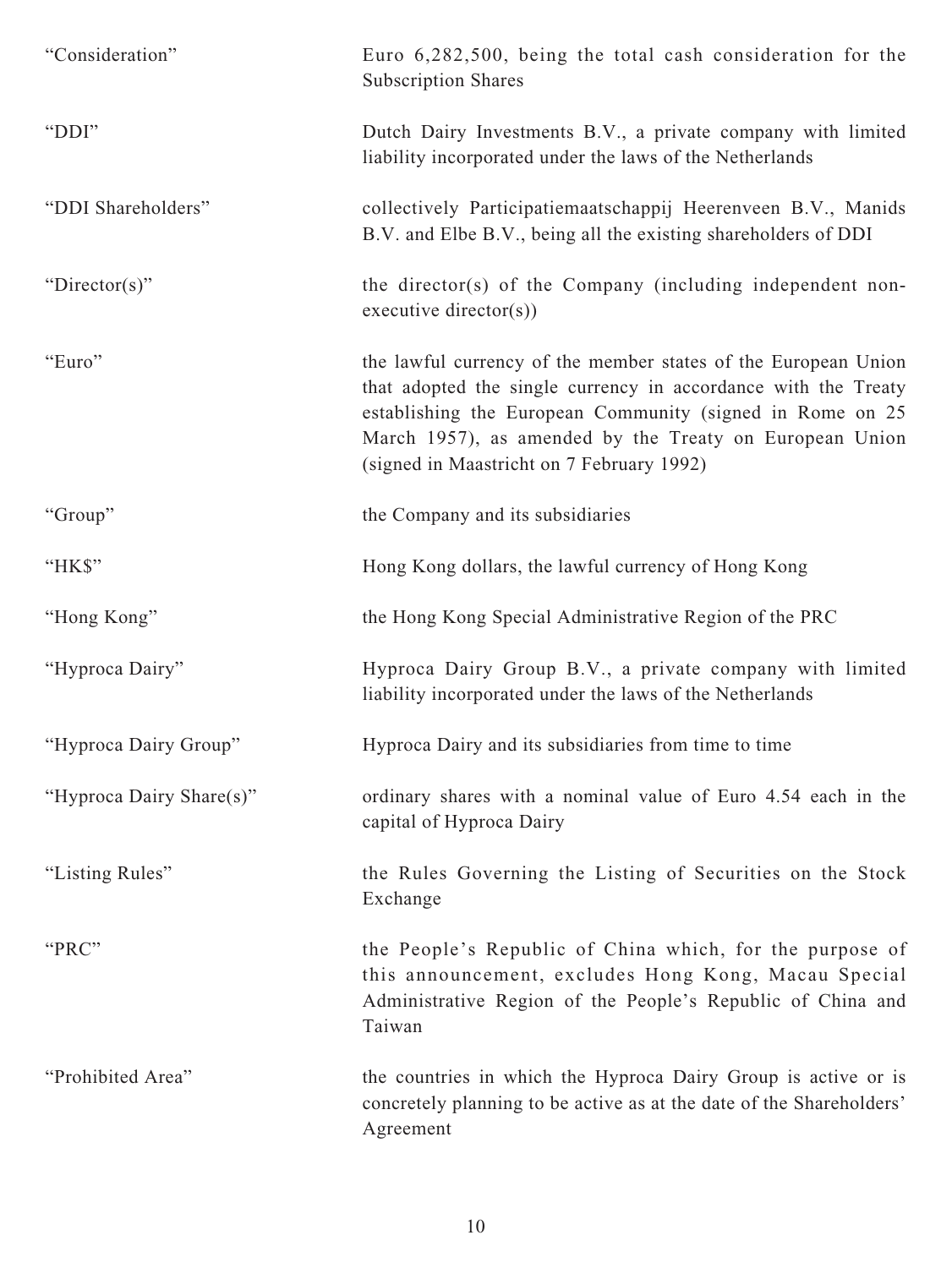| "Restricted Activity"            | the business as conducted by the Hyproca Dairy Group as at the<br>date of the Shareholders' Agreement                                                                                                                                                                                                                                                                                  |
|----------------------------------|----------------------------------------------------------------------------------------------------------------------------------------------------------------------------------------------------------------------------------------------------------------------------------------------------------------------------------------------------------------------------------------|
| "Restricted Period"              | (i) an initial three-year period after the Completion Date; (ii)<br>the period during which a relevant party to the Shareholders'<br>Agreement directly or indirectly holds Hyroca Dairy Shares;<br>and (iii) thereafter a two-year period from the date on which the<br>relevant party to the Shareholders' Agreement ceases to, directly<br>or indirectly, hold Hyproca Dairy Shares |
| "Share Purchase"                 | the proposed purchase of 284,000 Hyproca Dairy Shares by the<br>Subscriber from DDI                                                                                                                                                                                                                                                                                                    |
| "Shareholders' Agreement"        | the shareholders' agreement dated 3 July 2011 entered into<br>among DDI, the DDI Shareholders, the Subscriber, the Company<br>and Hyproca Dairy in relation to, among others, the rights and<br>obligation of the shareholders of Hyproca Dairy                                                                                                                                        |
| "Stock Exchange"                 | The Stock Exchange of Hong Kong Limited                                                                                                                                                                                                                                                                                                                                                |
| "Subscriber"                     | Ausnutria Dairy (Dutch) Coöperatief U.A., a wholly-owned<br>subsidiary of the Company incorporated under the laws of the<br>Netherlands                                                                                                                                                                                                                                                |
| "Subscription"                   | the subscription of the Subscription Shares by the Subscriber                                                                                                                                                                                                                                                                                                                          |
| "Subscription Agreement"         | the subscription agreement dated 3 July 2011 and executed among<br>DDI, the DDI Shareholders, the Subscriber containing further<br>provisions pertaining to the Subscription                                                                                                                                                                                                           |
| "Subscription Shares"            | 175,000 new Hyproca Dairy Shares subscribed for by the<br>Subscriber on 30 June 2011                                                                                                                                                                                                                                                                                                   |
| $\lq\lq\lq\lq\lq\lq\lq\lq\lq\lq$ | per cent.                                                                                                                                                                                                                                                                                                                                                                              |